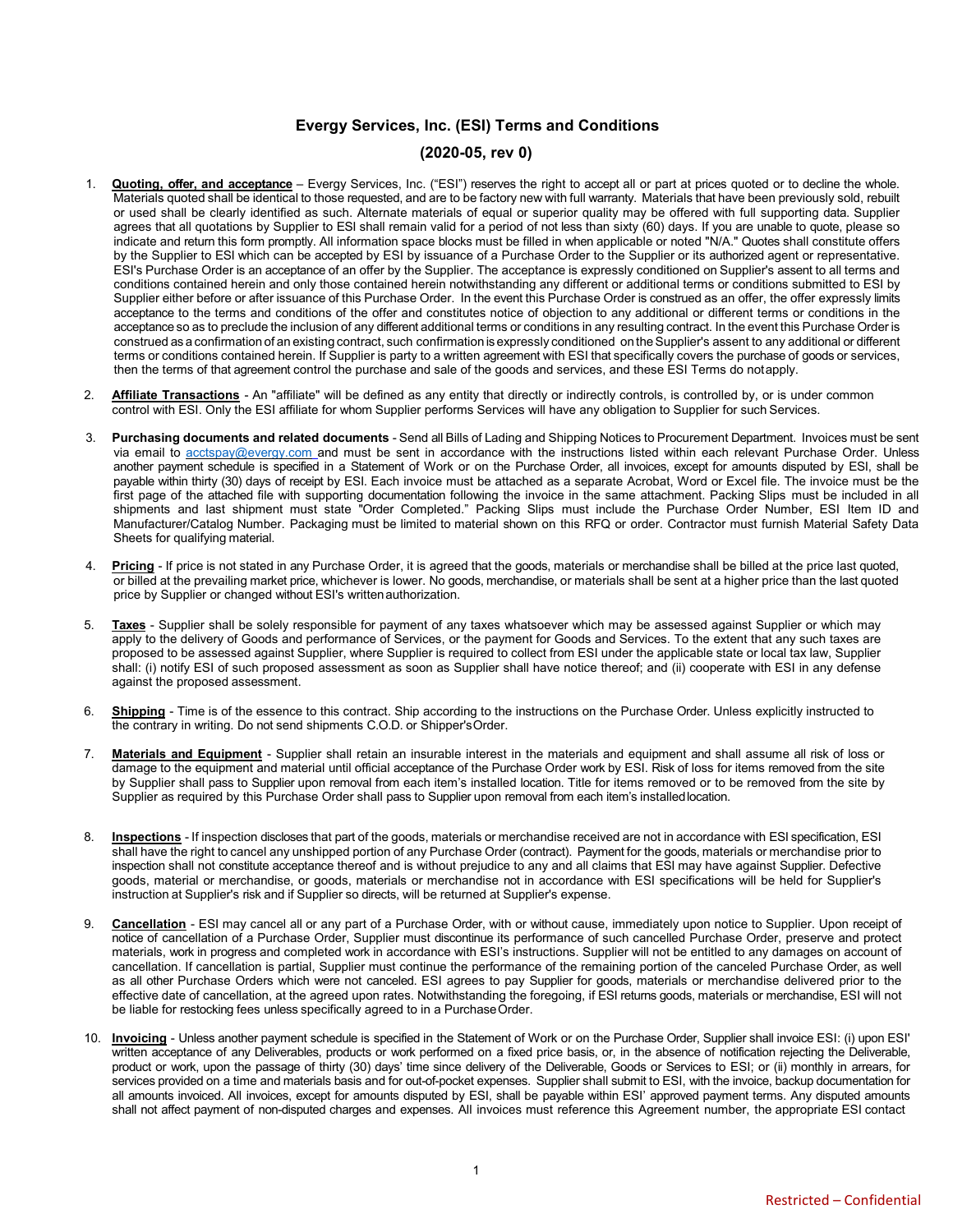person and, if applicable, the relevant Purchase Order number. Invoices must be sent via email t[o acctspay@evergy.com](mailto:acctspay@kcpl.com) and must be sent in accordance with the instructions listed within each relevant Purchase Order. Each invoice must be attached as a separate Acrobat, Word or Excel file. The invoice must be the first page of the attached file with supporting documentation following the invoice in the same attachment. All payments to Supplier will be paid by ESI' approved payment methods. At least one business day prior to payment, ESI will email Supplier with notification of payment to Supplier provided email address.

Invoices must be submitted to ESI within one (1) year of the date of completion of Services. Should Supplier fail to timely submit any invoice to ESI, the right to reimbursement for such Services is waived by Supplier.

- 11. **Assignment; Subcontracting** This Agreement is personal to Supplier. Supplier may not assign this Agreement or any of its rights, or delegate or subcontract any of its obligations under this Agreement, without the prior written consent of ESI. Supplier will ensure that its Suppliers and subcontractors performing Services comply with the terms and provisions of this Agreement while such persons perform the Services. ESI may assign this Agreement without consent of Supplier.
- 12. **Compliance with Laws; Permits and Licenses** Supplier and any subcontractors shall comply with all applicable laws and regulations and shall secure any and all necessary governmental authorizations and permits, and shall upon request furnish satisfactory proof of compliance with any law or regulation. Supplier and subcontractors must also comply with the provisions of ESI' Federal Contracting Requirements attached hereto as Exhibit A.
- 13. **Damages; Remedies** Neither party will be directly liable to the other party for indirect, incidental or consequential damages. A breach of any covenants regarding confidentiality or non-solicitation may cause irreparable injury to the non-breaching party that is not adequately compensable in monetary damages. Accordingly, each party may seek injunctive relief for a breach or threatened breach of such covenants, in addition to any other remedies at law or in equity.
- 14. **Force Majeure** Neither ESI nor Supplier will be liable or responsible to the other for any delay or failure to perform any of its obligations under this Agreement (other than those contained in the confidentiality and non-solicitation Sections of this Agreement) due to acts of God or of the public enemy, riots, wars or hostilities, fires, floods, storms or earthquakes. If a force majeure event occurs, the party claiming the force majeure will promptly give notice to the other party (stating with reasonable particularity the event of force majeure claimed) and use its commercially reasonable efforts to perform its obligations under this Agreement despite the force majeure event. If Supplier, despite the exercise of due diligence, is nevertheless unable to overcome an event of force majeure within a reasonable time under the circumstances but in no event more than thirty (30) days, ESI may terminate any affected Statements of Work or Purchase Orders without liability upon written notice toSupplier.
- 15. **Liens** Supplier shall not permit a lien to be placed on any ESI property by Supplier's subcontractors, agents, employees, or suppliers. Should ESI receive notice of an intent to file a lien from any of Supplier's agents, employees, or suppliers, ESI will notify Supplier. Upon receipt of notice from ESI of the intent of one of Supplier's agents, employees, or suppliers to file a lien, Supplier shall immediately take any and all steps necessary, including paying an amount in dispute to the party intending to file such lien, to prevent the filing of such lien. If Supplier fails to prevent the filing of such lien, Supplier shall be responsible and liable for and shall indemnify ESI for all of ESI' costs, expenses (including attorneys' fees), liabilities, damages, fees, penalties, judgments and settlement costs arising either directly or indirectly from the placement of such lien.
- 16. **Governing Laws: Jurisdiction; Waiver of Jury Trial** In the event of a dispute which arises out of or relates to this Agreement, or the breach thereof, the parties agree first to try in good faith to settle the dispute by negotiations between representatives of Supplier and ESI who have authority to settle the dispute before resorting to litigation. This Agreement will be governed by, and construed in accordance with, the laws of the State of Missouri, without regard to conflicts of law principles. Supplier consents and submits to the personal jurisdiction and venue of the state and federal courts sitting in the State of Missouri and acknowledges that the foregoing covenant is a material inducement for ESI to enter into this Agreement. **EACH PARTY WAIVES ITS RIGHT TO A JURY TRIAL IN ANY COURT ACTION ARISING BETWEEN THE PARTIES, WHETHER UNDER THIS AGREEMENT OR OTHERWISE RELATED TO THE SERVICES, AND WHETHER MADE BY CLAIM, COUNTERCLAIM, THIRD PARTY CLAIM OR OTHERWISE.**

## 17. **Indemnification** -

- (a) Each party (the "Indemnifying Party") will indemnify, hold harmless and defend the other party and its officers, directors, shareholders, agents, employees, and representatives (collectively, the "Indemnified Party") from all claims, liabilities, fines, interest, costs, expenses and damages (including reasonable attorneys' fees) incurred by the Indemnified Party (collectively, the "Indemnified Losses"), for any damage, injury, death, loss or destruction of any kind to persons or property, to the extent the damage, injury, death, loss or destruction arises out of or is related to the conduct, negligence, error, omission, willful misconduct, misrepresentation, breach of warranty or other breach of this Agreement on the part of the Indemnifying Party or any of its servants, representatives, agents, employees or Suppliers.
- (b) Supplier agrees to indemnify and defend all claims brought against ESI or ESI customers that any of the Developed Materials or Services (or components thereof) specified in the Purchase Order, or other materials or services furnished to and used by ESI, constitutes an infringement of any patent or copyright of any country, or misappropriation of any trade secret, or constitutes a breach of any moral right, right of publicity, or intellectual property right (collectively, "Infringing Materials"). The contractual indemnification obligations contained in this Subsection (b) shall apply equally to any Infringing Materials including, but not limited to, software or firmware, which is provided with or as a component part of any Goods, Developed Materials or Services. Additionally, if ESI is prohibited from using such Infringing Materials for their intended purpose, Supplier will, at its expense: (i) procure on behalf of ESI the right to use such Infringing Materials; (ii) replace such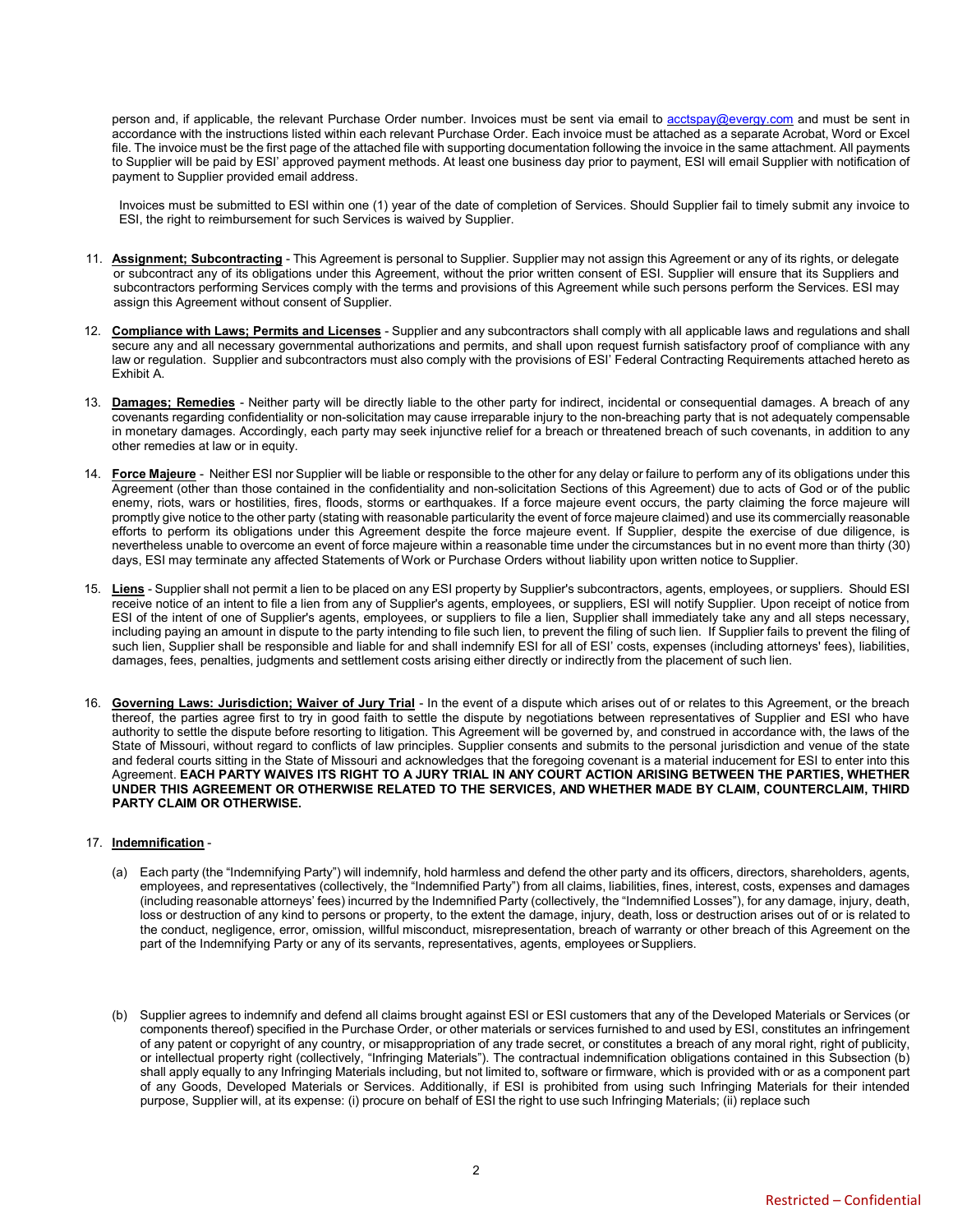Infringing Materials with equivalent, non-infringing materials; (iii) modify such Infringing Materials so they become non-infringing but retain their functionality; or (iv) if (i), (ii) and (iii) are not commercially reasonable, refund all compensation paid by ESI to Supplier for such Infringing Materials. The foregoing obligations are in addition to the indemnification obligations of Supplier set forth in Subsection (a) above.

(c) Supplier will indemnify and defend ESI against Indemnified Losses arising out of claims by Supplier personnel or any government agency related to the payment of employment taxes, benefits and workers' compensation in connection with the performance of Services by such Supplier personnel.

## 18. **Warranty on Goods, Materials and Services**-

(a) Supplier warrants that the Goods and any materials will be (a) newly manufactured, unless expressly agreed to otherwise in a writing signed by both parties, (b) conform to the specifications in the Purchase Order or Statement of Work, (c) be free from defects and all liens, security interests, claims and encumbrances and (d) be merchantable and fit for their intended purpose. For a period of one (1) year after ESI' acceptance of the Goods or materials, Supplier will repair or replace any defective Goods or materials at its expense after ESI' notice to Supplier. Any Goods or materials that are repaired or replaced hereunder shall have a one (1) year warranty from the date of repair or replacement. If Supplier fails to promptly repair or replace a defect, ESI may cause the defect to be corrected at the expense of Supplier. If Supplier is not the manufacturer of the Goods, Supplier will pass through to ESI any additional manufacturer warranties, and at the request of ESI, make warranty claims against the manufacturer on ESI' behalf. This provision shall not be construed as disclaiming or limiting any other express or implied warranty or guarantee made by Supplier.

If a defect exists in the Goods or materials that was not and normally would not be revealed, discovered or located before the end of a warranty period by any reasonably careful inspection (hereinafter "Latent Defect"), ESI will promptly notify Supplier when such Latent Defect becomes apparent and Supplier shall repair or replace the Goods or materials at its expense.

- (b) Supplier warrants that it will perform all Services in a workmanlike manner in accordance with good industry practices and with the degree of skill, competence and care customarily exercised by a skilled service provider under similar circumstances. The Services will also be free from defects and conform to the established specifications set forth in the Purchase Order or Statement of Work. For a period of one (1) year after ESI' acceptance of the Services, Supplier will promptly correct defects or deficiencies in the Services at its expense after ESI' notice to Supplier. Any defects or deficiencies that are corrected hereunder shall have a one (1) year warranty from the date of correction. If Supplier fails to promptly correct a defect or deficiency, ESI may cause the defect or deficiency to be corrected at the expense of Supplier. This provision shall not be construed as disclaiming or limiting any other express or implied warranty or guarantee made by Supplier. If a defect exists in the Services that was not and normally would not be revealed, discovered or located before the end of a warranty period by any reasonably careful inspection (hereinafter "Latent Defect"), ESI will promptly notify Supplier when such Latent Defect becomes apparent and Supplier shall correct such defects at its expense.
- 19. **Independent Contractor** Supplier agrees and represents that it is an independent Supplier and its personnel are not employees or agents of ESI for federal tax purposes or any other purposes whatsoever, and are not entitled to any ESI employee benefits. Supplier assumes sole and full responsibility for the acts of its employees and agents. Supplier, and not ESI, is solely responsible for the compensation of Supplier employees assigned to perform services hereunder, and payment of worker's compensation, disability, and other similar benefits, unemployment and other similar insurance, and for withholding income and other taxes and social security. Supplier further agrees to defend and save ESI harmless against any claim from an employee or subcontractor of Supplier with respect to the subject matter of this Section.
- 20. **Insurance Coverages** Supplier agrees to procure and maintain, and require the same of Supplier's subcontractors, at its own cost and expense, for the term covered by any Statement of Work or Purchase Order, insurance, as set forth below, provided by a reputable and financially responsible insurance company which shall safeguard ESI against liability for damage to property, including injuries resulting in death when Supplier is engaged in the performance of services under this Agreement. Insurers must be licensed to do business in all jurisdictions where Services are performed and have an A.M. Best's rating of A- or better; VII or other rating agency equivalent. Supplier agrees to furnish satisfactory evidence of such insurance to ESI for the following minimum insurancecoverages:
	- (a) Workers Compensation Insurance: Supplier shall maintain statutory workers compensation as required under any workers compensation or similar law in the jurisdiction where the Services are performed and employer's liability insurance. Employers liability limits shall not be less than \$1,000,000 USD each accident for bodily injury by accident or \$1,000,000 USD each employee for bodily injury by disease. If Supplier has USL&H (on or above the water), Jones Act (seaman) or FELA (railroad) exposure, then policies addressing these exposures must be purchased. If the exposure is incidental, the Workers Compensation policy should be endorsed to include these coverages.
	- (b) General Liability Insurance: Supplier shall maintain commercial general liability with a limit of not less than \$1,000,000 USD each occurrence and \$2,000,000 USD aggregate. The policy must cover liability arising from premises, operations, independent Suppliers, damage to property, products, completed operations, personal injury and advertising injury and liability assumed under an insured contract (including the tort liability of another assumed in a business contract). Supplier's General Liability policy should be endorsed to include a Designated Construction Project(s) General Aggregate Limit Endorsement that specifically refers to ESI' project or provide blanket language that states coverage applies to all ongoing projects of the Supplier. Completed Operations coverage is to extend for two years following the last to occur of the following events: (i) the termination of this Agreement; or (ii) the termination of all outstanding Purchase Orders.
	- (c) Automobile Liability Insurance: Supplier shall maintain automobile liability with a limit of not less than \$1,000,000 USD combined single limit. Such insurance shall cover liability arising out of any auto (including owned, hired, and non-owned autos).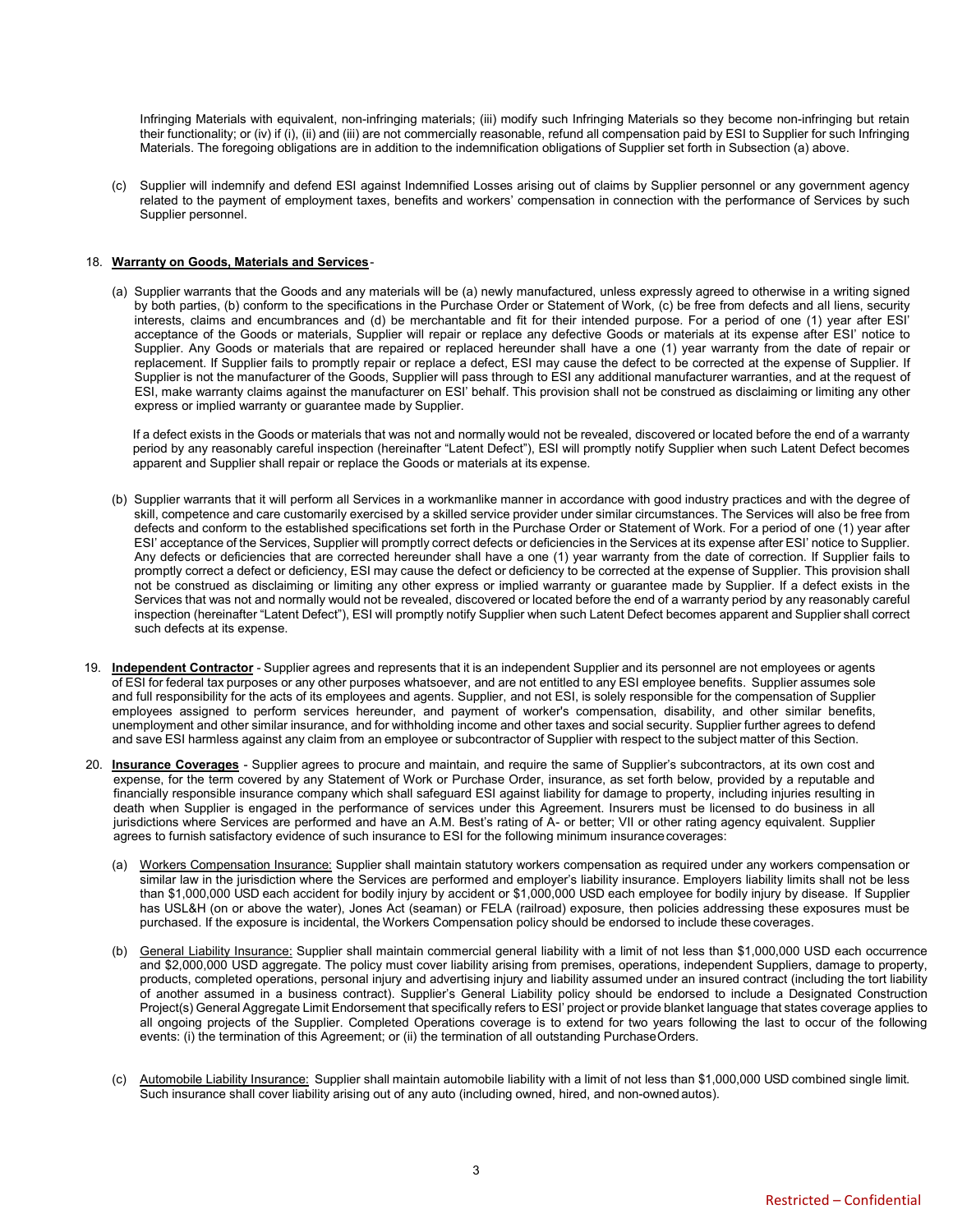- (d) Errors and Omissions Liability Insurance: If the services are considered professional services, errors and omissions liability coverage appropriate to the service should be provided. Coverage must apply to economic damages resulting from a professional error, act, or omission arising out of the scope of services defined in this contract. Coverage must be maintained in an amount of at least \$2,000,000 USD per occurrence and aggregate for at least two (2) years after completion. The retroactive date should be prior to commencement of work.
- (e) Pollution Liability Insurance. If Supplier is handling environmentally regulated or hazardous materials, Supplier shall maintain pollution liability, including coverage for sudden/accidental occurrences for bodily injury, property damage, environmental damage, cleanup costs and defense with available limits of at least \$5,000,000 USD per occurrence with reporting requirements of at least three (3) years after completion.
- (f) Aviation Liability Insurance. If Supplier owns, maintains, or uses aircraft, drones, unmanned aircraft systems or unmanned aerial vehicles, Supplier shall maintain aviation liability coverage with a limit of at least \$10,000,000 USD each occurrence and \$10,000,000 USD aggregate. The policy must cover liability arising from operations, bodily injury, damage to property, completed operations and liability assumed under an insured contract (including the tort liability of another assumed in a business contract).
- (g) Excess/Umbrella Liability Insurance: Supplier shall maintain commercial excess or umbrella liability insurance excess of employer's liability, general liability and automobile liability with an available limit of not less than \$5,000,000 USD per occurrence. The scope of coverage must be as broad or broader than the underlying coverages.
- (h) Technology: Technology errors and omissions insurance with limits of \$10,000,000 USD per occurrence and in the aggregate, including coverage for liabilities arising from errors, omissions, or negligent acts in rendering or failing to render computer or information technology services and technology products. Coverage for violation of software copy must be included. Technology services should at a minimum include (1) systems analysis; (2) systems programming; (3) data processing; (4) systems integration; (5) outsourcing, including outsourcing development and design; (6) systems design, consulting, development, and modification; (7) training services relating to computer software or hardware; (8) management, repair, and maintenance of computer products, networks, and systems; (9) marketing, selling, servicing, distributing, installing, and maintaining computer hardware or software; (10) data entry, modification, verification, maintenance, storage retrieval or preparation of data output; and any other services provided by Supplier, including privacy/network security (cyber) liability coverage, providing protection against liability for (1) privacy breaches (liability arising from the loss or disclosure of confidential information no matter how it occurs); (2) system breaches; (3) denial or loss of service; (4) introduction, implantation, or spread of malicious software code; (5) unauthorized access to or use of computer systems. No exclusion/restriction for unencrypted portable devices/media may be on the policy.
- Wrap-Up Provision. In lieu of the coverages to be provided by Supplier as indicated in this Article 23, Insurance Coverages, ESI may, at its option, arrange for Workers' Compensation/Employer's Liability, Commercial General Liability and/or Excess Liability insurance ("Wrap-Up Insurance") at no cost to Supplier and/or its subcontractors. Supplier and each of its subcontractors shall furnish the necessary authorization for the ESI insurer or its representative to obtain loss experience data. ESI and Supplier expressly agree that the Wrap-Up Insurance policies noted above are intended to be the primary means of protection for Supplier and/or its subcontractors for on-site exposures only, and will insure on-site Supplier and/or its subcontractor employee injury/death claims covered by Worker's Compensation and Employer's Liability insurance. In the event ESI, in its sole discretion, elects to arrange insurance for Supplier and/or its subcontractors, ESI shall notify Supplier and/or its subcontractors in writing and Supplier and/or its subcontractor's compensation under this agreement shall be diminished by an amount equal to the Supplier's full cost of insurance and risk of loss. Further, Supplier and/or its subcontractors agree to abide by the requirements set forth in ESI's Wrap-Up Insurance Manual ("Wrap-Up Manual"). The Wrap-Up Manual shall summarize all Wrap-Up Insurance provided by ESI and contractor requirements associated with ESI providing the Wrap-Up Insurance.

The furnishing of said insurance by ESI shall in no way relieve, or limit, or be construed to relieve or limit Supplier and/or its subcontractors of any tier of any responsibility or obligation whatsoever otherwise imposed by the Agreement.

If providing Goods to ESI, Supplier and/or its subcontractor shall provide replacement cost coverage under any combination of inland marine/ocean cargo/installation floater insurance during the transportation, loading, unloading and installation until ESI acceptance.

ESI, its parent, affiliates, sister entities, officers, directors, employees, agents, subsidiaries, joint owners and assigns must be included as an additional insured with respect to the Supplier's acts, omissions, services, products or operations, whether in whole or in part, under the General Liability (including products/completed operations), Automobile Liability and Excess/Umbrella Liability policies provided to ESI.

Supplier's insurance shall apply as primary insurance with respect to any other insurance or self-insurance programs afforded to ESI. The policies will be so endorsed to be primary with respect to this contract. General Liability and Umbrella/Excess Liability policies must not contain any Cross-Liability Exclusion Endorsements. Any deductibles or self-insured retentions carried by Supplier are the sole responsibility of Supplier and must be declared on certificates of insurance. The primary and umbrella excess policies can be combined to meet required policy limits. Supplier's (or Supplier's subcontractor's) failure to comply with the insurance requirements shall not limit Supplier's liability or impact their indemnification obligations.

Except for damages caused by the negligence of ESI, Supplier shall retain the risk of loss for any damage whatsoever to their own equipment, stationary or mobile, tools, supplies, materials, automobiles and vehicles, highway or otherwise, cranes and hoists or any other property owned or leased, including employee tools, which will not be incorporated into the physical construction. If separate insurance is maintained for any property described in this section, it shall contain a waiver of subrogation on the part of the insurance company in favor of ESI. If Supplier or Supplier's subcontractors choose to self-insure any of the property described under this section, ESI shall be held harmless for any loss or damage to the property while on site.

21. **Diverse Supplier Participation; Reporting** - ESI is a strong supporter of the development of diverse businesses and sets utilization goals to optimize the use of certified diverse businesses. "Diverse Suppliers" shall include businesses in the following categories: Small Business,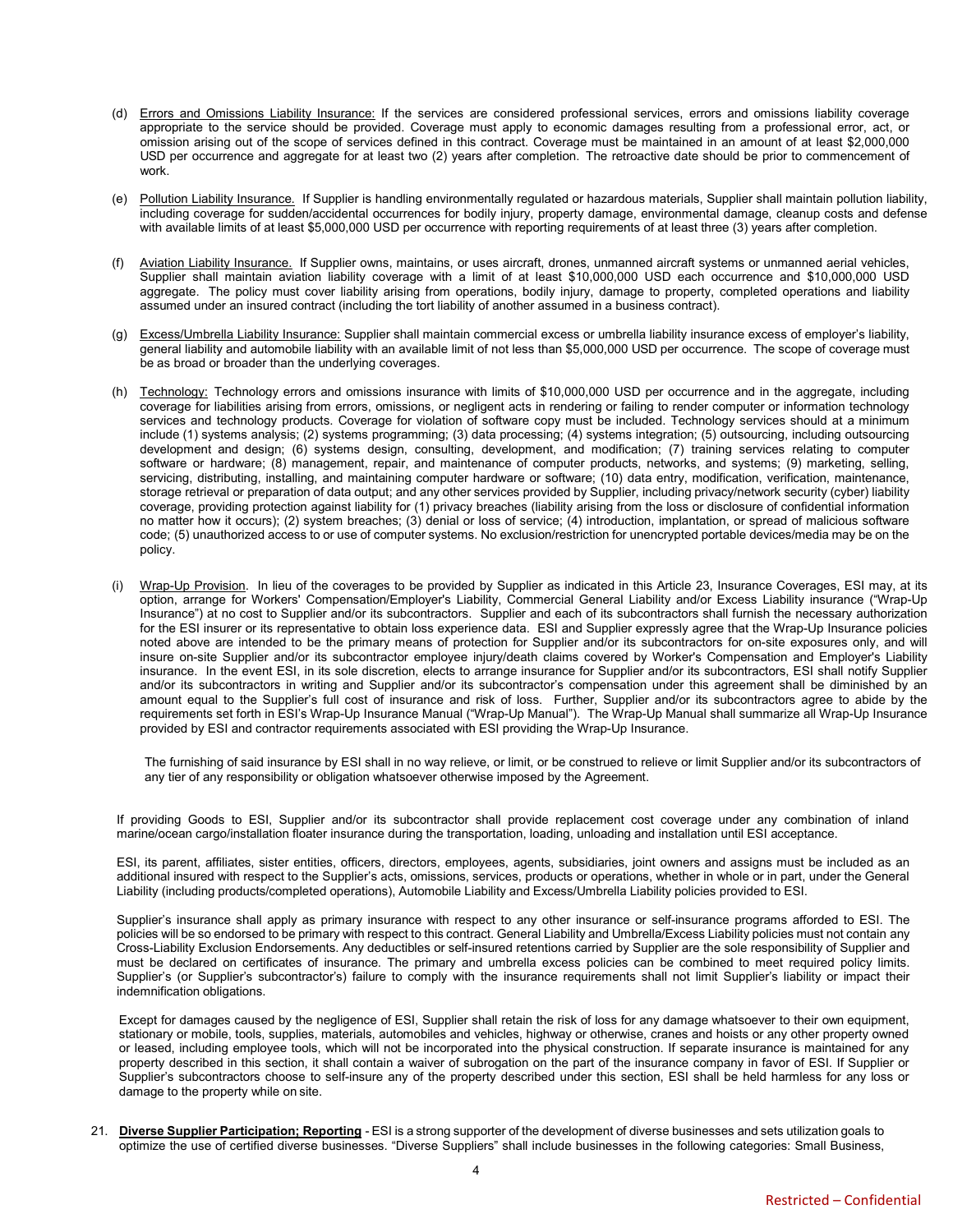Minority-owned Business Enterprise, Woman-owned Business Enterprise, Disabled Business Enterprise, Veteran Owned Business Enterprise, Disabled Veteran Owned Business Enterprise, Service Disabled Veteran Business Enterprise, HUBZone Small Business, 8(a) and Small Disadvantaged Business.

When utilizing subcontractors, Supplier shall proactively pursue small/diverse supplier participation. ESI has an annual corporate goal to achieve a percentage of spend with small/diverse participation. Supplier is strongly encouraged to strive to achieve a goal of second tier spend with Diverse Suppliers within each 12-month period of the Agreement term per contract and total spend. Upon a minimum of five days' notice, ESI shall have the right to inspect all supplier records relating to its attempts to achieve this goal. If Supplier is planning to utilize subcontractors, and the contract equals or exceeds \$700,000 for goods and services (\$1.5 million for construction projects), respondent shall submit a detailed small business subcontracting plan addressing how diverse supplier participation will be achieved.

For further information on ESI's Diversity program, 2<sup>nd</sup> tier form, and an example of a Small Business Subcontracting Plan template, please go to:

## <https://www.evergy.com/partner-with-us/suppliers>

ESI requires that Supplier report direct spend with Diverse Suppliers and other reportable category spend attributable to Services and Goods supplied under this Agreement. Specifically, the report categories shall include all qualified business categories as listed in the preceding paragraph. This reporting should be submitted in accordance with directions from ESI and on the form provided by ESI. This reporting shall separate each of the qualified business categories listed above and include all categories the Supplier corresponds to. For example, if a Supplier is both women and veteran owned, the reporting shall include the same spend in each category.

If assistance is needed in identifying certified Diverse Supplier firms, please contact:

**Supplier Diversity Department** Phone: 800-880-1952 Email: [suppdiv@evergy.com](mailto:suppdiv@evergy.com)

22. **Safety** - All Suppliers performing work for ESI are expected to maintain safety as the highest priority. Suppliers that perform or provide field service work activities at one of the ESI facilities may also be referred to in this section as "Contractors". ESI considers that all Suppliers and Contractors have the responsibility and general supervisory authority over their worksite, including the power to correct safety and health violations. In addition, Suppliers and Contractors are responsible for the safe performance of work and for ensuring the safety performance of its employees, agents and subcontractors. ESI reserves the right to interrupt or suspend the work if, in the sole reasonable judgment of ESI, its parent company, or any affiliated company, the work is being performed in a manner which endangers the safety of any individual. In the event that work is suspended for this reason, Supplier/Contractor agrees to promptly remedy the problems and work methods which occasioned the work suspension. If Supplier fails to promptly remedy the problems and work methods, ESI, its parent company, or any affiliated company, as applicable, may at its sole discretion, terminate the Purchase Order and cause the work to be completed by ESI, its parent company, or any affiliated company, or another Supplier. In the event that this cover incurs costs in excess of those shown on the Purchase Order, Supplier/Contractor shall promptly reimburse ESI, its parent company or any affiliated company, as applicable, for the overage. Supplier/Contractor shall be paid for its actual out-of-pocket costs incurred through the time oftermination.

#### ISN Partnership

Evergy has established a business relationship with ISN (www.isn.com) to further enhance our contractor management program. ISNetworld is serving as Evergy's primary contractor information management system. Contractors providing field service activities at an Evergy worksite are required to become subscribers to ISNetworld. Pre-Qualification through ISN is dependent upon the scope of work and risk factors.

If your company is a current subscriber to ISNetworld, there is no additional fee; however, please ensure your company has completed the requirements specific to Evergy. If your company is new to ISNetworld, there is an annual fee for this service. Evergy believes the benefits to both parties will far exceed any associated costs.

In order to be considered by Evergy during the contractor selection process, your company's subscription must be in place and all required data must be posted. To determine if your company must qualify and for further details about ISNetworld, please contact the ISN Customer Service Team at (800) 976- 1303 or visit their website a[t www.isn.com.](http://www.isn.com./)

Regardless of whether your company must qualify through the ISNetworld network, companies are still subject to Evergy's Work Rules which may be amended from time to time without prior notice.

#### **Work Rules & Orientations – Evergy Locations**

If field service work is to be performed at any Evergy location or job site, all work is to be performed in accordance with the approved "Contractor Safety Requirements" and the "Evergy Safety Rules and Procedures". These may be subject to the annual orientation process and may be amended from time to time without prior notice.

The Evergy Site Project Manager will give direction on "Contractor Safety Requirements", the "Evergy Safety Rules and Procedures" and orientation. For a complete view of Work Rules, access the following link:<https://www.evergy.com/partner-with-us/contractors>

Suppliers and Contractors shall be responsible for compliance with all current requirements as defined in each relevant Statement of Work ("SOW") and/or Purchase Order.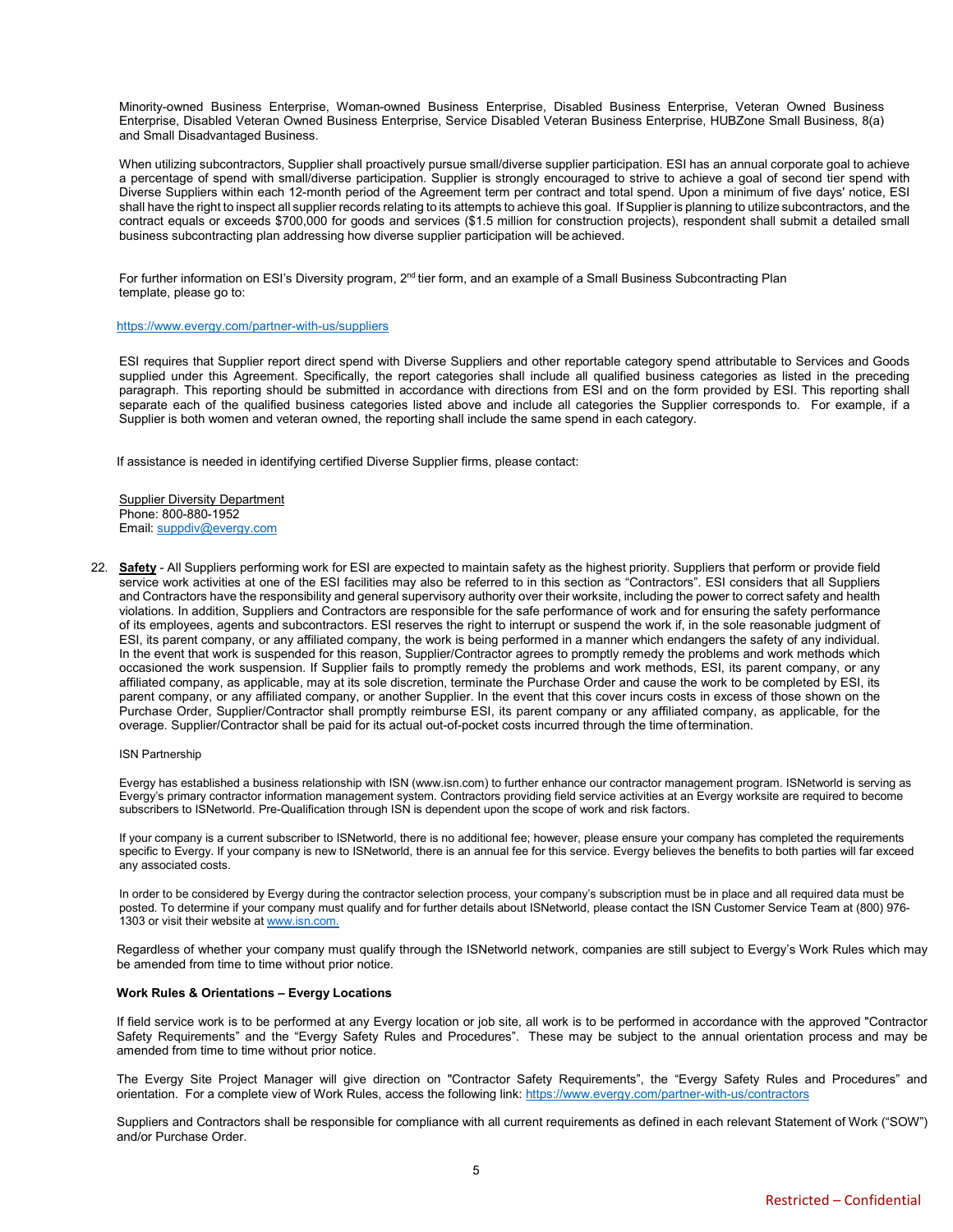- 23. **Work Site Conditions** If work is to be performed at any of the generating station locations, all work is to be performed in accordance with the approved "Work Site Conditions" applicable to all Suppliers and their subcontractors entering the property of ESI, its parent company or any affiliated company for the purpose of delivering services. The "Work Site Conditions" may be amended from time to time without prior notice.
- 24. **Bi-Lingual Requirement for Safety-Sensitive Jobs and Job Sites** *(If Applicable)*Employees of Supplier and Supplier's subcontractors working in safety-sensitive jobs or sites must be able to, directly or through a bilingual supervisor or another employee of theSupplier: (a) Understand communications from ESI personnel given in English;
	- (b) Receive information from or contribute information to Evergy personnel in English; and
	- (c) Be informed of and be subject to safety rules given inEnglish.

If an individual employee of Supplier or Supplier's subcontractor is assigned to work in a safety-sensitive job or ESI site, and he or she is not English-proficient, then such worker will be permitted to perform services under this Agreement ONLY IF a bi-lingual supervisor or other employee of the Supplier is also working within close proximity, e.g., within line of sight and hearing distance, of the non-English-proficient employee, and will be readily available to translate for and communicate with the non-English-proficient employee. Nothing in this provision is intended to prohibit any personnel from freely communicating with each other in any non-Englishlanguage.

25. **Background Checks** – Supplier agrees to conduct pre-employment background checks going back a minimum of seven years on each of Supplier's employees, agents, representatives and contractors ("Supplier Personnel") that will perform Services on ESI' property, ESI' "rights of way", the property of ESI' customers, or any aspect of ESI' computer systems. Supplier acknowledges and agrees that only those persons who have successfully passed these background checks will perform such Services.

At a minimum, Supplier will confirm and verify each Supplier Personnel's identity (social security number verification), authorization to work in the United States using e-Verify, seven year federal and multi-county criminal conviction check, terrorist list (OFAC) search, driver's license history and drug screening. Supplier shall disclose to ESI the background check process it uses, and the sources from which information is obtained, including processes and sources utilized for employees providing services in foreign countries. In addition, for any Supplier Personnel who will have access to ESI' computer systems or areas critical to the support of the electricity infrastructure, the Supplier will submit either a redacted copy of the background screen or a tear off sheet from the background screen before any such access will be granted byESI.

Supplier shall disclose to ESI any and all foreign offices and personnel who will be performing any services under this Agreement.

Background checks must be renewed every seven years as long as the Supplier Personnel is performing service on ESI' property, ESI' "rights of way" or any aspect of ESI' computer systems. Supplier is responsible for all costs related to such background checks and agrees to maintain accurate records pertaining to such background checks for a minimum of five (5) years after termination of this Agreement, unless limited by law.

- 26. **Advertising and Publicity** Neither party will issue any news release, announcement, denial, or confirmation of work performed under this Agreement or advertise the relationship between the parties without the other party's prior written approval. ESI may, in its sole discretion, withhold consent to any publicity. In addition, nothing in this Agreement grants Supplier the right to use any trademarks, trade names, logos or other intellectual property of ESI or its affiliates.
- 27. **Removal of Personnel** ESI may require Supplier to remove any Supplier personnel from providing Services to ESI for any lawful reason. If ESI issues a notice of removal within fifteen (15) days of the date the Supplier personnel to be removed began providing Services to ESI, ESI is not obligated to pay for Services provided by the removed Supplier personnel. ESI is not obligated to pay for Services provided by the removed Supplier personnel following ESI' notice of removal to Supplier.
- 28. **No Infringement; No Conflict** Supplier warrants that the Services will not infringe upon the rights of any third party and will not conflict with its existing obligations under other contracts.
- 29. **Inuring of PO** This Purchase Order shall inure to the benefit of ESI and any successor organizations.
- 30. **Invalid Provisions** If any provision of this Agreement is held invalid, illegal or unenforceable, the remaining provisions shall continue unimpaired.
- 31. **Cybersecurity** If Services or Goods provided by Supplier will connect to any network or individual electronic device of ESI or its affiliates, upgradable software is used in conjunction with the acquisition of Services or Goods provided by Supplier, or Supplier is in possession of, managing, accessing, or hosting any data of ESI or its affiliates, then Supplier is required to comply with the Cybersecurity Requirements set forth at the following link: Cybersecurity [Requirements. "](https://www.evergy.com/-/media/documents/partnering-with-us/cybersecurity-requirements)Upgradable software" includes, but is not limited to, operating system software, application software and programmable logic controller (PLC)-type devicesoftware.
- 32. **Confidential Information** Each party may have access to confidential or proprietary information of the other during the term of this Agreement and accordingly agree to disclose such information only to its personnel who have a need to know such information in connection with the performance of Services and who are subject to non-disclosure requirements at least as restrictive as those contained in this Agreement. Each party will use confidential information of the other only in connection with the performance of Services, and will store such information in a secure location. In addition, each party must provide the same care (and in no event less than reasonable care) to avoid disclosure or unauthorized use as it provides to protect its own confidential information. Expiration or termination of the Agreement does not relieve any party from its obligations to protect confidential information received during the term of the Agreement. The terms and existence of this Agreement and any Statement of Work or Purchase Order are each party's confidential information. If Supplier has executed a separate Non-Disclosure Agreement with ESI, Supplier agrees that its use and disclosure of ESI confidential and proprietary information and trade secrets shall be governed by, and be subject to, the terms and conditions of such Non-Disclosure Agreement.

In response to a demand from a regulatory or other governmental body, the parties may disclose confidential information to such regulatory or other governmental body as required by law. The disclosing party shall notify the other party immediately upon such request and in advance of such disclosure.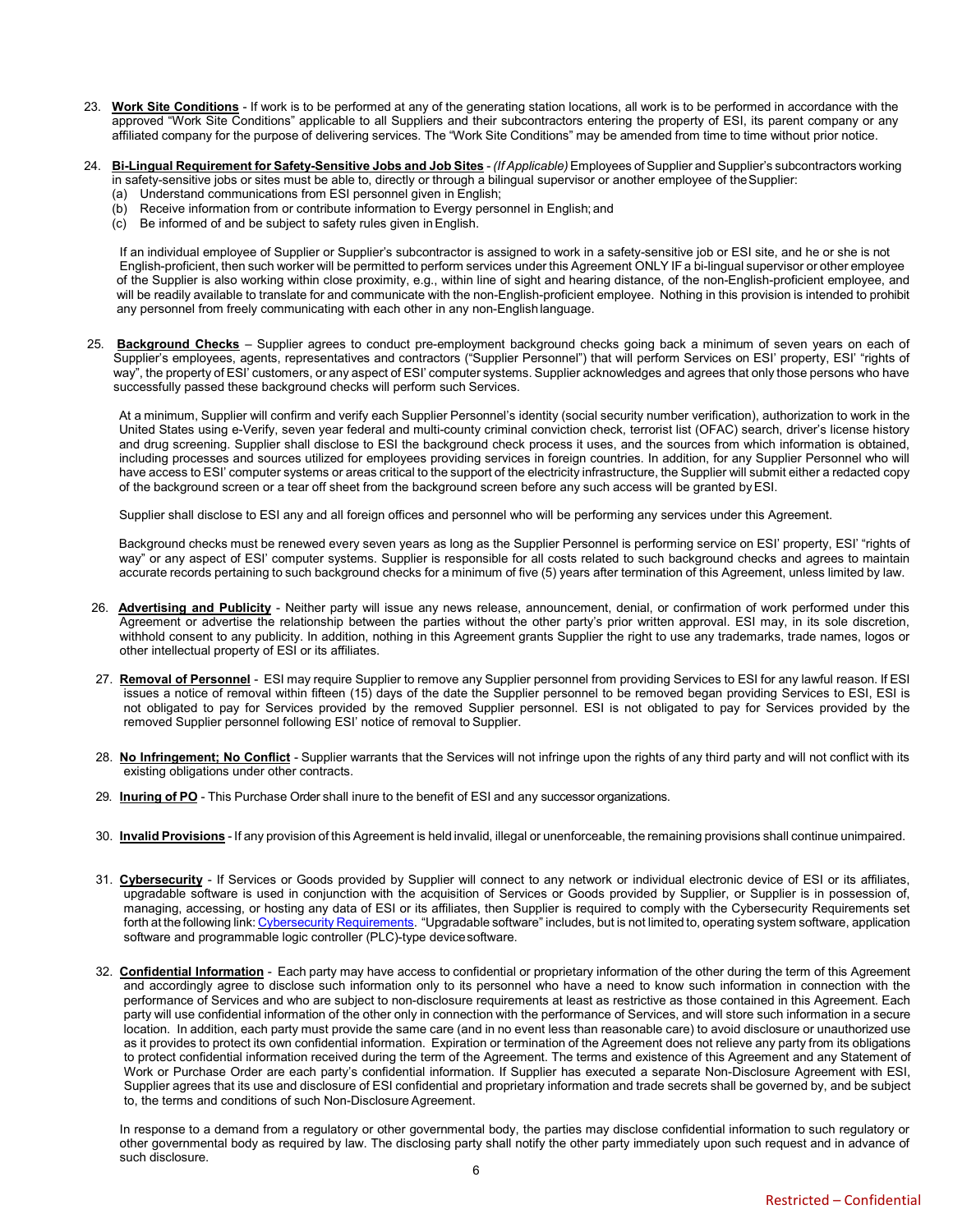### **Exhibit A - FEDERAL CONTRACTING REQUIREMENTS**

#### **52.252-2 Clauses Incorporated by Reference (FEB 1998)**

This Agreement incorporates one or more of the following clauses by reference, which shall have the same force and effect as if they were given in full text. Upon request, ESI will make their full text available. Also, the full text of a clause may be accessed electronically at the following web address: <http://acquisition.gov/comp/far/index.html>

| <b>FAR Reference</b>       |                       | <b>Prescribed In</b>                                              | <b>Federal Acquisition Requlation</b>                                                                                                     |            |
|----------------------------|-----------------------|-------------------------------------------------------------------|-------------------------------------------------------------------------------------------------------------------------------------------|------------|
|                            |                       | 1. Clauses applicable to this Agreement or any Statement of Work: |                                                                                                                                           |            |
|                            | 52.202-1              | 2.201                                                             | Definitions (NOV 2013)                                                                                                                    |            |
| 52.212-5<br>13.301(b)(4)   |                       |                                                                   | Terms and Conditions Required to Implement Statutes or                                                                                    |            |
|                            |                       |                                                                   | Executive Orders - Commercial Items (JAN 2017)                                                                                            |            |
| 52.222-21<br>22.810(a)(1)  |                       |                                                                   | Prohibition of Segregated Facilities (APR 2015)                                                                                           |            |
| 52.222-26<br>22.810(e)     |                       |                                                                   | Equal Opportunity (SEPT 2016)                                                                                                             |            |
| 52.222-50<br>22.1705(a)(1) |                       |                                                                   | Combatting Trafficking in Persons (MAR 2015)                                                                                              |            |
| 52.244-6                   |                       | 44.403                                                            | Subcontracts for Commercial Items (JAN 2015)                                                                                              |            |
|                            |                       |                                                                   | 2. Clauses applicable to this Agreement or any Statement of Work that Exceeds \$15,000:                                                   |            |
| 52.222-36                  |                       | 22.1408(a)                                                        | Equal Opportunity for Workers with Disabilities (JUL2014)                                                                                 |            |
|                            |                       |                                                                   | 3. Clauses applicable to this Agreement or any Statement of Work that Exceeds \$35,000:                                                   |            |
| 52.209-6                   |                       | 9.409                                                             | Protecting the Government's Interest When<br>Subcontracting with Contractors Debarred, Suspended, or Proposed for<br>Debarment (OCT 2015) |            |
|                            |                       |                                                                   | 4. Clauses applicable to this Agreement or any Statement of Work that Exceeds \$150,000:                                                  |            |
| 52.203-6                   |                       | 3.503-2                                                           | Restrictions on Subcontractor Sales to the Government<br>(SEPT 2006)                                                                      |            |
|                            | 52.203-7              | $3.502 - 3$                                                       | Anti-Kickback Procedures (MAY 2014)                                                                                                       |            |
| 52.203-12                  |                       | 3.808(b)                                                          | Limitation on Payments to Influence Certain Federal                                                                                       |            |
|                            |                       |                                                                   | Transactions (OCT 2010)                                                                                                                   |            |
| 52.219-8                   |                       | 19.708(a)                                                         | Utilization of Small Business Concerns (NOV 2016)                                                                                         |            |
|                            | 52.222-35             | 22.1310(a)(1)                                                     | <b>Equal Opportunity for Veterans</b>                                                                                                     | (OCT 2015) |
|                            | 52.222-37             | 22.1310(b)                                                        | Employment Reports on Veterans (FEB 2016)                                                                                                 |            |
|                            | any public facility): |                                                                   | 5. Clauses applicable to this Agreement or any Statement of Work that Equals or Exceeds \$700,000 (or \$1.5 million for construction of   |            |

| 52.219-9 | 19.708(b) | Small Business Subcontracting Plan (JAN 2017) |
|----------|-----------|-----------------------------------------------|
|----------|-----------|-----------------------------------------------|

# **FERC**

ESI requires compliance with the Federal Energy Regulatory Commission's (FERC's) Standards of Conduct rules and regulations.

# **Veterans and Individuals with Disabilities**

The parties hereby incorporate the requirements of 41 CFR § 60-1.4(a)(7) and 29 CFR Part 471, Appendix A to Subpart A, if applicable. If applicable, **this Supplier and any subcontractors shall also abide by the requirements of 41 CFR 60-300.5(a) and 41 CFR 60-741.5(a). These regulations prohibit discrimination against qualified protected veterans and qualified individuals on the basis of disability, and requires affirmative action by covered prime contractors and subcontractors to employ and advance in employment qualified protected veterans and individuals with disabilities.**